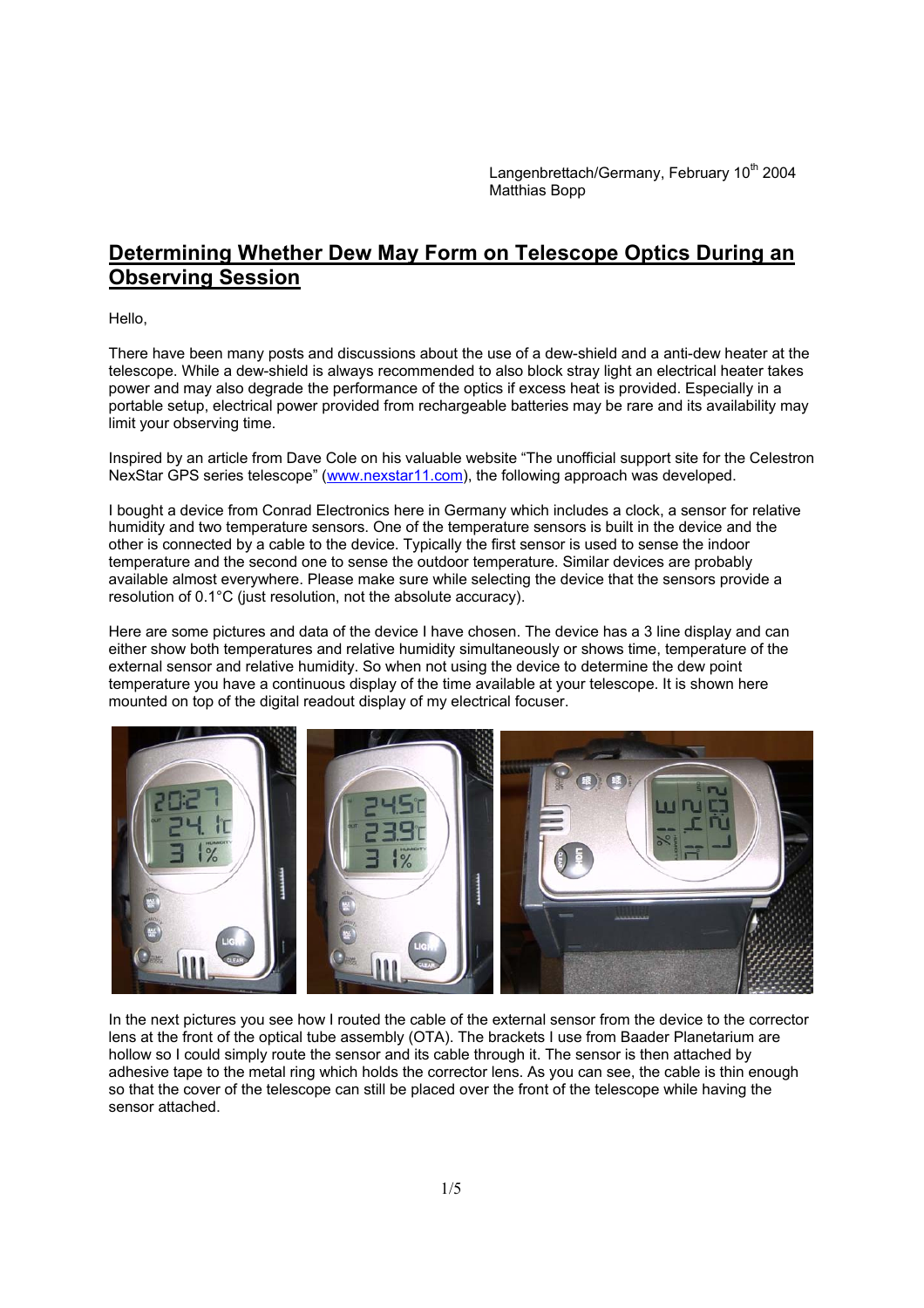





Cable going into the hollow top rail Front of the OTA with the cable coming out of the rail system



Sensor attached to the corrector Front cover of OTA can still be attached while sensor mounted

The device featured a green backlight display. I changed the green backlight by removing the green rubber cover from the internal light bulb and painting the bulb using red fingernail polish from my wife. Now the backlight is red which helps preserve the dark adaptation of my eyes.

Now a bit of theory on how to calculate the dew-point from the data provided by the sensors. The formula (see references 4 and 5) calculates the dew-point from relative humidity RH and ambient temperature Tamb. All temperatures are in Celsius.

The saturation vapour pressure over water is: *EW = 10^ ( 0.66077+7.5\*Tamb/ (237.3+Tamb) )* 

The saturation vapour pressure multiplied with the relative humidity in percent is: *EW\_RH = EW \* RH / 100* 

The dew-point is: *Dp = ((0.66077-log10(EW\_RH))\*237.3) / (log10(EW\_RH)-8.16077)* 

The formula can be simplified using the log of EW: *LogEW = ( 0.66077+7.5\*Tamb/ (237.3+Tamb)+(log10(RH)-2)* 

And thus the dew-point formula is: *Dp = ((0.66077-logEW)\*237.3) / (logEW-8.16077)* (this formula deviates from the exact formula

by less than 1°C over the temperature range from -40 $^{\circ}$ C to +100 $^{\circ}$ C)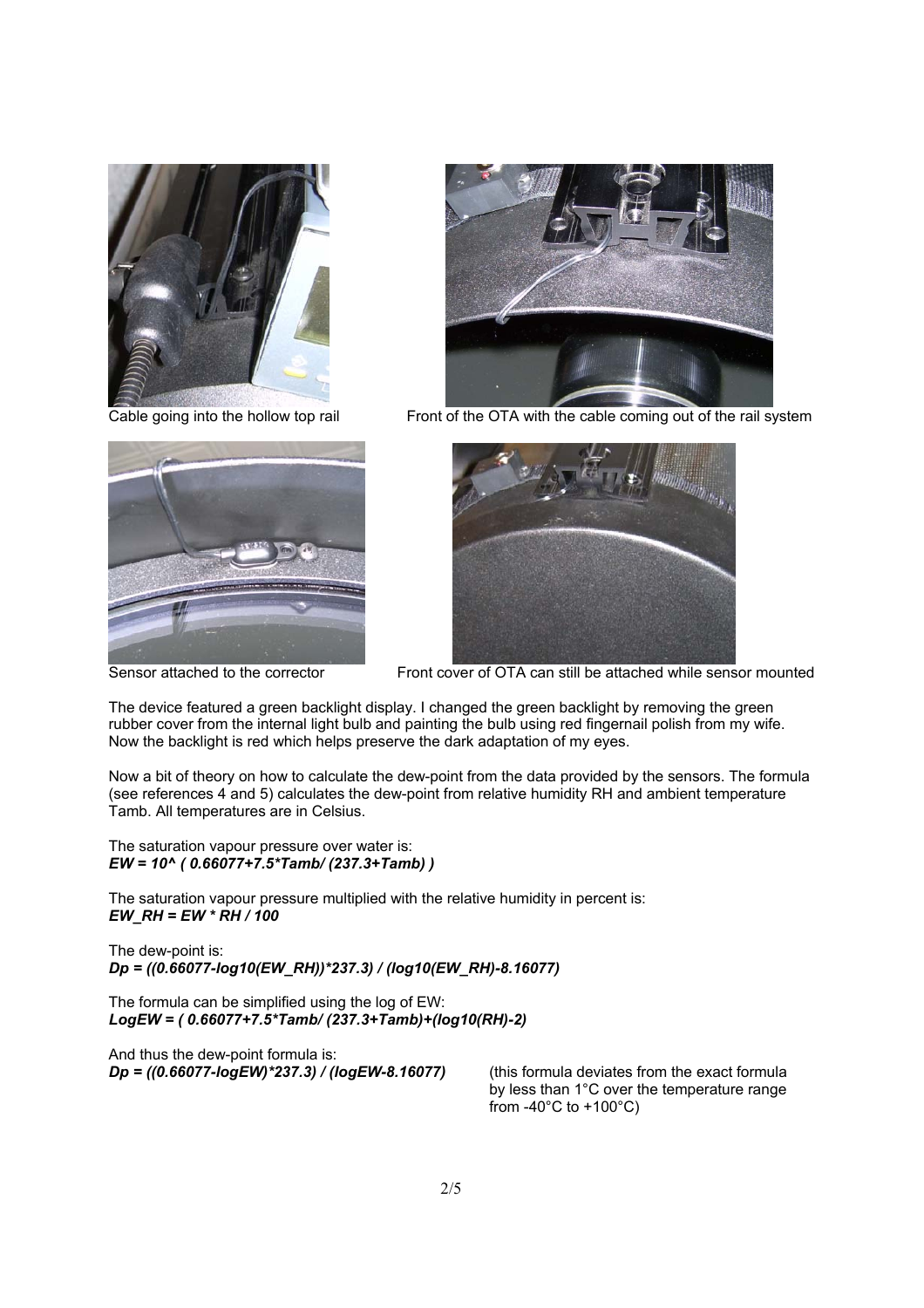The following table shows the results of the formula over the common temperature range. On the vertical axis you select the ambient (internal temperature sensor) temperature. On the horizontal axis you select the relative humidity. In the table you find the temperature where dew can build up. If the temperature of the external sensor mounted at the corrector plate approaches this temperature you should switch your heater on.

| Temp °C                  | relative humidity % |         |         |         |         |         |         |         |         |         |         |         |         |         |        |        |        |        |        |        |
|--------------------------|---------------------|---------|---------|---------|---------|---------|---------|---------|---------|---------|---------|---------|---------|---------|--------|--------|--------|--------|--------|--------|
|                          | 1                   | 5       | 10      | 15      | 20      | 25      | 30      | 35      | 40      | 45      | 50      | 55      | 60      | 65      | 70     | 75     | 80     | 85     | 90     | 95     |
| -5                       | $-53.4$             | $-38,9$ | $-32,0$ | $-27,7$ | $-24,5$ | $-22,0$ | $-19,9$ | $-18.1$ | $-16.5$ | $-15,1$ | $-13,8$ | $-12,7$ | $-11,6$ | $-10.6$ | $-9,6$ | $-8,8$ | $-7,9$ | $-7,1$ | $-6,4$ | $-5,7$ |
| -4                       | $-52,8$             | $-38,2$ | $-31,2$ | $-26,9$ | $-23,7$ | $-21,2$ | $-19,0$ | $-17,2$ | $-15,6$ | $-14.2$ | $-12,9$ | $-11,7$ | $-10,6$ | $-9,6$  | $-8,7$ | $-7,8$ | $-6,9$ | $-6,2$ | $-5,4$ | $-4,7$ |
| -3                       | $-52,2$             | $-37,5$ | $-30,4$ | $-26,0$ | $-22,8$ | $-20.3$ | $-18.2$ | $-16,3$ | $-14,7$ | $-13,3$ | $-12.0$ | $-10,8$ | $-9,7$  | $-8,7$  | -7,7   | $-6,8$ | $-6,0$ | $-5,2$ | $-4,4$ | $-3,7$ |
| -2                       | $-51,5$             | $-36,7$ | $-29,6$ | $-25,2$ | $-22,0$ | $-19,4$ | $-17,3$ | $-15,4$ | $-13,8$ | $-12,4$ | $-11,0$ | $-9,8$  | $-8,7$  | -7,7    | $-6,7$ | $-5,8$ | $-5,0$ | $-4,2$ | $-3,4$ | $-2,7$ |
| -1                       | $-50,9$             | $-36,0$ | $-28,8$ | $-24.4$ | $-21,2$ | $-18,6$ | $-16,4$ | $-14,5$ | $-12,9$ | $-11,4$ | $-10,1$ | $-8,9$  | $-7,8$  | $-6,7$  | $-5,8$ | $-4,9$ | $-4,0$ | $-3,2$ | $-2,4$ | $-1,7$ |
| 0                        | $-50,3$             | $-35.3$ | $-28,0$ | $-23.6$ | $-20.3$ | $-17.7$ | $-15.5$ | $-13,6$ | $-12.0$ | $-10.5$ | $-9,2$  | $-8,0$  | $-6,8$  | $-5,8$  | $-4,8$ | $-3,9$ | $-3,0$ | $-2,2$ | $-1.4$ | $-0,7$ |
| 1                        | $-49,6$             | $-34,5$ | $-27,3$ | $-22,8$ | $-19.5$ | $-16.8$ | $-14.6$ | $-12,8$ | $-11,1$ | $-9,6$  | $-8,3$  | $-7.0$  | $-5.9$  | $-4,8$  | $-3.9$ | $-2,9$ | $-2,1$ | $-1,2$ | $-0.5$ | 0,3    |
| $\mathbf{2}$             | $-49,0$             | $-33,8$ | $-26,5$ | $-22,0$ | $-18.6$ | $-16.0$ | $-13,8$ | $-11.9$ | $-10.2$ | $-8.7$  | $-7.3$  | $-6.1$  | $-4.9$  | $-3.9$  | $-2.9$ | $-2.0$ | $-1.1$ | $-0.3$ | 0.5    | 1,3    |
| 3                        | $-48,4$             | $-33,1$ | $-25,7$ | $-21,1$ | $-17,8$ | $-15,1$ | $-12.9$ | $-11,0$ | $-9,3$  | $-7,8$  | $-6,4$  | $-5,2$  | $-4,0$  | $-2,9$  | $-1.9$ | $-1.0$ | $-0.1$ | 0,7    | 1,5    | 2,3    |
| 4                        | $-47,8$             | $-32,3$ | $-24,9$ | $-20,3$ | $-17,0$ | $-14,3$ | $-12,0$ | $-10.1$ | $-8,4$  | $-6,9$  | $-5,5$  | $-4,2$  | $-3,1$  | $-2,0$  | $-1,0$ | 0,0    | 0,9    | 1,7    | 2,5    | 3,3    |
| 5                        | $-47,1$             | $-31,6$ | $-24,1$ | $-19,5$ | $-16,1$ | $-13,4$ | $-11,1$ | $-9,2$  | $-7,5$  | $-5,9$  | $-4,6$  | $-3,3$  | $-2,1$  | $-1,0$  | 0,0    | 0,9    | 1,8    | 2,7    | 3,5    | 4,3    |
| 6                        | $-46,5$             | $-30,9$ | $-23,4$ | $-18,7$ | $-15,3$ | $-12,5$ | $-10,3$ | $-8,3$  | $-6,6$  | $-5,0$  | $-3,6$  | $-2,3$  | $-1,2$  | $-0,1$  | 1,0    | 1,9    | 2,8    | 3,7    | 4,5    | 5,3    |
| $\overline{\phantom{a}}$ | $-45,9$             | $-30,2$ | $-22,6$ | $-17,9$ | $-14.4$ | $-11,7$ | $-9,4$  | $-7,4$  | $-5,7$  | $-4,1$  | $-2,7$  | $-1.4$  | $-0,2$  | 0,9     | 1,9    | 2,9    | 3,8    | 4,7    | 5,5    | 6,3    |
| 8                        | $-45,3$             | $-29,4$ | $-21,8$ | $-17,1$ | $-13,6$ | $-10.8$ | $-8,5$  | $-6,5$  | $-4,8$  | $-3,2$  | $-1,8$  | $-0,5$  | 0,7     | 1,8     | 2,9    | 3,9    | 4,8    | 5,6    | 6,5    | 7,3    |
| 9                        | $-44,6$             | $-28,7$ | $-21,0$ | $-16,3$ | $-12,8$ | $-10,0$ | $-7,6$  | $-5,6$  | $-3,9$  | $-2,3$  | $-0,9$  | 0,5     | 1,7     | 2,8     | 3,8    | 4,8    | 5,8    | 6,6    | 7,5    | 8,3    |
| 10                       | $-44,0$             | $-28,0$ | $-20,3$ | $-15,5$ | $-11,9$ | $-9,1$  | $-6,8$  | $-4,7$  | $-3,0$  | $-1.4$  | 0,1     | 1,4     | 2,6     | 3,7     | 4,8    | 5,8    | 6,7    | 7,6    | 8,5    | 9,3    |
| 11                       | $-43,4$             | $-27,3$ | $-19,5$ | $-14,7$ | $-11,1$ | $-8,3$  | $-5,9$  | $-3,9$  | $-2,1$  | $-0,5$  | 1,0     | 2,3     | 3,6     | 4,7     | 5,8    | 6,8    | 7,7    | 8,6    | 9,4    | 10,2   |
| 12                       | $-42,8$             | $-26,5$ | $-18,7$ | $-13,8$ | $-10,3$ | $-7,4$  | $-5,0$  | $-3,0$  | $-1,2$  | 0,5     | 1,9     | 3,3     | 4,5     | 5.6     | 6,7    | 7,7    | 8,7    | 9,6    | 10,4   | 11,2   |
| 13                       | $-42,2$             | $-25.8$ | $-17,9$ | $-13,0$ | $-9,4$  | $-6,6$  | $-4,2$  | $-2,1$  | $-0.3$  | 1,4     | 2,8     | 4,2     | 5.4     | 6,6     | 7,7    | 8,7    | 9,7    | 10,6   | 11,4   | 12,2   |
| 14                       | $-41,6$             | $-25,1$ | $-17,2$ | $-12,2$ | $-8,6$  | $-5,7$  | $-3,3$  | $-1,2$  | 0,6     | 2,3     | 3,8     | 5,1     | 6,4     | 7,5     | 8,6    | 9,7    | 10,6   | 11,5   | 12,4   | 13,2   |
| 15                       | $-41,0$             | $-24.4$ | $-16,4$ | $-11,4$ | $-7,8$  | $-4,9$  | $-2,4$  | $-0,3$  | 1,5     | 3,2     | 4,7     | 6,1     | 7,3     | 8,5     | 9,6    | 10.6   | 11,6   | 12,5   | 13,4   | 14,2   |
| 16                       | $-40,3$             | $-23,7$ | $-15,6$ | $-10,6$ | $-6,9$  | $-4,0$  | $-1,5$  | 0,6     | 2,4     | 4,1     | 5,6     | 7,0     | 8,3     | 9,4     | 10,6   | 11,6   | 12,6   | 13,5   | 14,4   | 15,2   |
| 17                       | $-39,7$             | $-23,0$ | $-14,8$ | $-9,8$  | $-6,1$  | $-3,2$  | $-0,7$  | 1,5     | 3,3     | 5,0     | 6,5     | 7,9     | 9,2     | 10,4    | 11,5   | 12,6   | 13,5   | 14,5   | 15,4   | 16,2   |
| 18                       | $-39,1$             | $-22,2$ | $-14,1$ | $-9,0$  | $-5,3$  | $-2,3$  | 0,2     | 2,3     | 4,2     | 5,9     | 7,4     | 8,9     | 10,1    | 11,3    | 12,5   | 13,5   | 14,5   | 15,5   | 16,4   | 17,2   |
| 19                       | $-38,5$             | $-21,5$ | $-13,3$ | $-8,2$  | $-4,5$  | $-1,5$  | 1,1     | 3,2     | 5,1     | 6,8     | 8,4     | 9,8     | 11,1    | 12,3    | 13,4   | 14,5   | 15,5   | 16,4   | 17,3   | 18,2   |
| 20                       | $-37,9$             | $-20,8$ | $-12,5$ | $-7,4$  | $-3,6$  | $-0,6$  | 1,9     | 4,1     | 6,0     | 7,7     | 9,3     | 10,7    | 12,0    | 13,2    | 14,4   | 15,5   | 16,5   | 17,4   | 18,3   | 19,2   |
| 21                       | $-37,3$             | $-20,1$ | $-11,8$ | $-6,6$  | $-2,8$  | 0,2     | 2,8     | 5,0     | 6,9     | 8,6     | 10,2    | 11,6    | 13,0    | 14,2    | 15,3   | 16,4   | 17,4   | 18,4   | 19,3   | 20,2   |
| 22                       | $-36,7$             | $-19,4$ | $-11,0$ | $-5,8$  | $-2,0$  | 1,1     | 3,7     | 5,9     | 7,8     | 9,5     | 11,1    | 12,6    | 13,9    | 15,1    | 16,3   | 17,4   | 18,4   | 19,4   | 20,3   | 21,2   |
| 23                       | $-36,1$             | $-18,7$ | $-10,2$ | $-5,0$  | $-1,1$  | 1,9     | 4,5     | 6,7     | 8,7     | 10,5    | 12,0    | 13,5    | 14,8    | 16,1    | 17,3   | 18,4   | 19,4   | 20,4   | 21,3   | 22,2   |
| 24                       | $-35,5$             | $-18,0$ | $-9,5$  | $-4,2$  | $-0,3$  | 2,8     | 5,4     | 7,6     | 9,6     | 11,4    | 13,0    | 14,4    | 15,8    | 17,0    | 18,2   | 19,3   | 20,4   | 21,3   | 22,3   | 23,2   |
| 25                       | $-34,9$             | $-17,3$ | $-8.7$  | $-3.4$  | 0,5     | 3.6     | 6.2     | 8.5     | 10.5    | 12,3    | 13.9    | 15,4    | 16,7    | 18.0    | 19.2   | 20,3   | 21,3   | 22,3   | 23,3   | 24,2   |
| 26                       | $-34.3$             | $-16,6$ | $-8,0$  | $-2,6$  | 1,3     | 4,5     | 7,1     | 9,4     | 11.4    | 13,2    | 14,8    | 16,3    | 17,7    | 18,9    | 20,1   | 21,2   | 22,3   | 23,3   | 24,3   | 25,2   |
| 27                       | $-33,7$             | $-15.9$ | $-7,2$  | $-1,8$  | 2,2     | 5,3     | 8,0     | 10.3    | 12,3    | 14.1    | 15.7    | 17.2    | 18,6    | 19,9    | 21,1   | 22,2   | 23,3   | 24,3   | 25,2   | 26,1   |
| 28                       | $-33,1$             | $-15,1$ | $-6,4$  | $-1,0$  | 3,0     | 6,2     | 8.8     | 11,1    | 13,2    | 15.0    | 16.6    | 18,1    | 19,5    | 20,8    | 22,0   | 23,2   | 24,2   | 25,3   | 26,2   | 27,1   |
| 29                       | $-32,5$             | $-14.4$ | $-5,7$  | $-0,2$  | 3,8     | 7,0     | 9,7     | 12,0    | 14,1    | 15,9    | 17,5    | 19,1    | 20,5    | 21,8    | 23,0   | 24,1   | 25,2   | 26,2   | 27,2   | 28,1   |
| 30                       | $-31,9$             | $-13,7$ | $-4,9$  | 0.6     | 4.6     | 7.8     | 10.6    | 12,9    | 14.9    | 16.8    | 18.5    | 20.0    | 21.4    | 22,7    | 23,9   | 25,1   | 26,2   | 27,2   | 28,2   | 29,1   |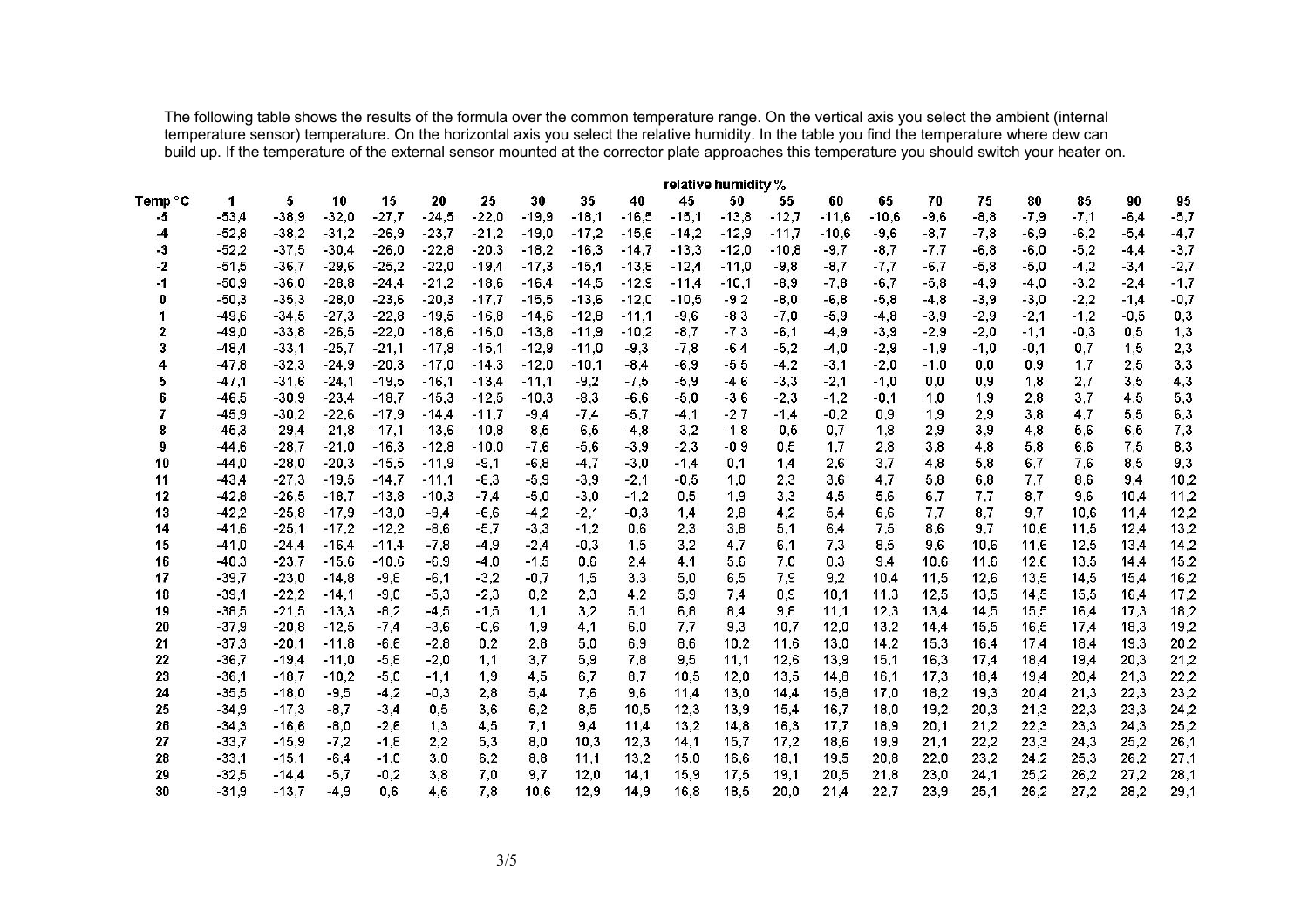The next diagram shows the data of the table above in a graphical representation. It can be placed at your telescope and used to easily determine the dew-point temperature in °C by selecting the curve for the ambient temperature (tamb in the diagram are given in increments of 5°C from -5°C to +30°C), selecting the relative humidity in % on the x-axis and finally reading the dew point temperature on the y-axis.



Here are two examples: RH=30% Tamb=25C -> dew-point =  $6.2^{\circ}$ C (dew is very unlikely, only if corrector gets below  $6.2^{\circ}$ C)<br>RH=70% Tamb=5C -> dew-point= 0°C (this may happen quickly, so monitor your corrector temp)  $\Rightarrow$  dew-point= 0°C (this may happen quickly, so monitor your corrector temp)

Summary:

The above table and diagram should give you a good feel for the likelihood of whether dew may form on your telescope. By monitoring the ambient temperature, the corrector temperature and the relative humidity with a simple measurement device, you can determine when to use your heater and thus possibly save a lot of electrical power. You can also adjust the power of your heater such as the temperature of the corrector is just slightly above the dew-point temperature. Finally you can use the 2 temperature sensors to monitor how far the OTA has cooled down when moving it out from a warm house to lower ambient temperatures.

I appreciate comments and I am happy to answer any questions. You can also download the above tables as Excel spreadsheets from my website.

Best regards

**Matthias** 

Email: DD1US@AMSAT.ORG Homepage: http://www.dd1us.de